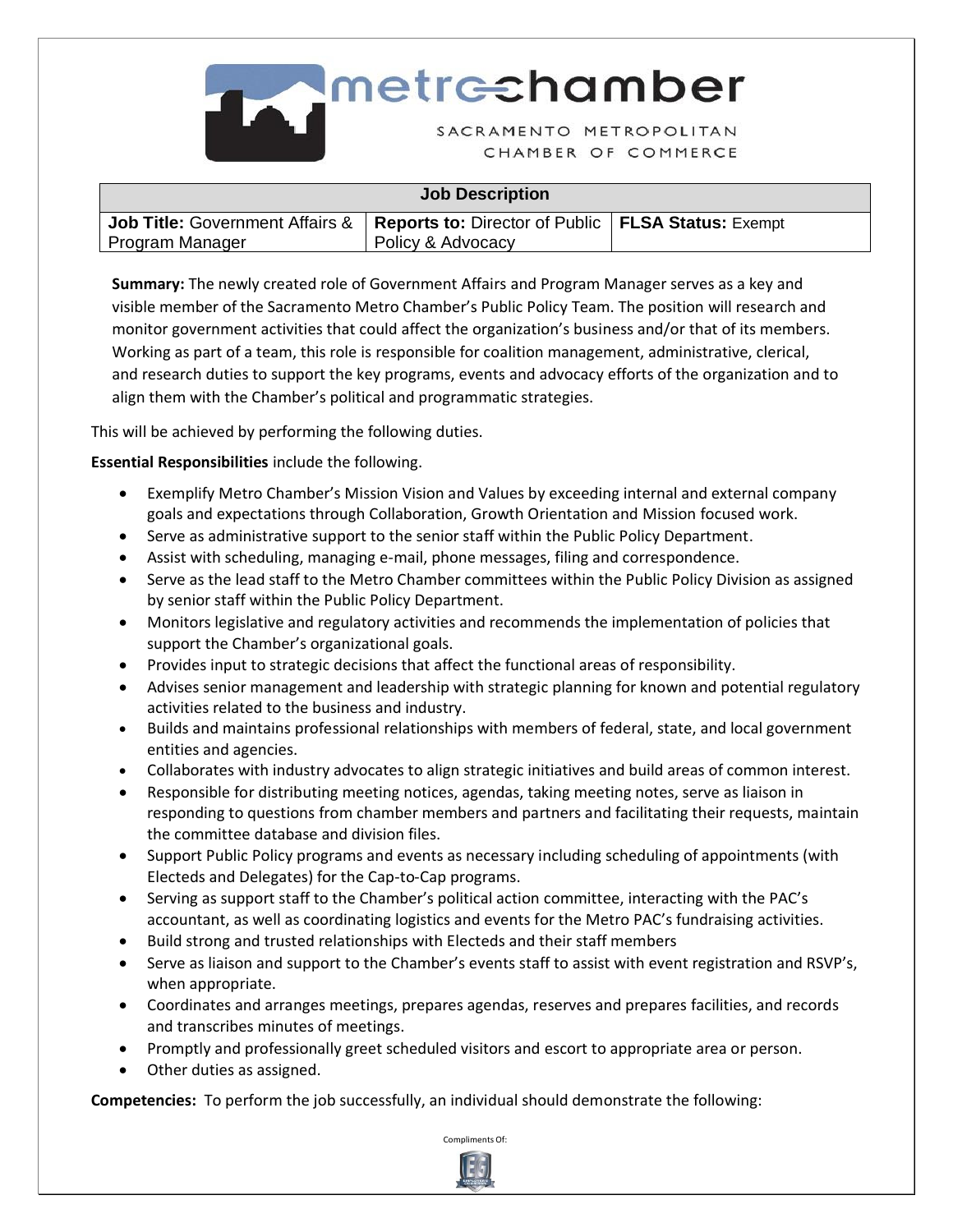

## **Job Description Job Title:** Government Affairs & Program Manager **Reports to:** Director of Public **FLSA Status:** Exempt Policy & Advocacy

- **Job Knowledge / Technical Skills** Thoroughly understands all aspects of the job; possesses practical hands-on experience; Needs some direction. Drive to continuously build knowledge base and improve professional skills.
- **Customer Service** Manages difficult or emotional customer situations; Responds promptly to customer needs; Solicits customer feedback to improve service; Responds to requests for service and assistance; Meets commitments.
- **Communication** Speaks and writes clearly and persuasively in positive or negative situations; Listens and gets clarification; Responds well to questions; Writing is clear, informative and professional.
- **Team Work** The ability to work effectively with others, balancing the needs of the team and those of the individual; Gives and welcomes feedback.
- **Administration and Organization Support** Follows policies and procedures; Processes paperwork accurately, timely and legibly; Adapts to changes in the work environment; Manages competing demands; Changes approach or method to best fit the situation; Able to deal with frequent change, delays, or unexpected events.
- **Productivity** Meets productivity standards; Completes work in timely manner; Strives to increase productivity; Works quickly. Can be relied upon to meet schedules, deadlines and productivity standards; completes tasks on time or notifies appropriate person with and alternate plan; Ability to prioritize work load, attain needed resources and execute a plan that optimized results.
- **Adaptability**  Adapts to changes in the work environment; Manages competing demands; Changes approach or method to best fit the situation; Able to deal with frequent change, delays, or unexpected events.
- **Strategic Thinking** Focuses on how to create a better future for the organization by being proactive, prioritizing work performed by level of importance and adding value through the accomplishment of high payoff results
- **Planning Organization** Ability to prioritize work load, attain needed resources and execute a plan that optimized results.
- **Professionalism** Approaches others in a tactful manner; reacts well under pressure; treats others with respect and consideration regardless of their status or position; accepts responsibility for own actions; follows through on commitments.
- **Dependability** Can be relied upon to meet schedules, deadlines and productivity standards; completes tasks on time or notifies appropriate person with and alternate plan.
- **Appearance and Grooming** Practices and appropriate grooming, hygiene and attire selection.
- **Innovation** Displays original thinking and creativity/ meets challenges with resourcefulness; generates suggestions for improving work; develops innovative approaches and ideas; presents ideas and information in a manner that gets others' attention.
- **Problem Solving/Judgement-** Identifies and resolves problems in a timely manner; gathers and analyzes information skillfully; develops alternative solutions and assess consequences; works well in group problem solving situations; uses reason even when dealing with emotional topics.

Compliments Of: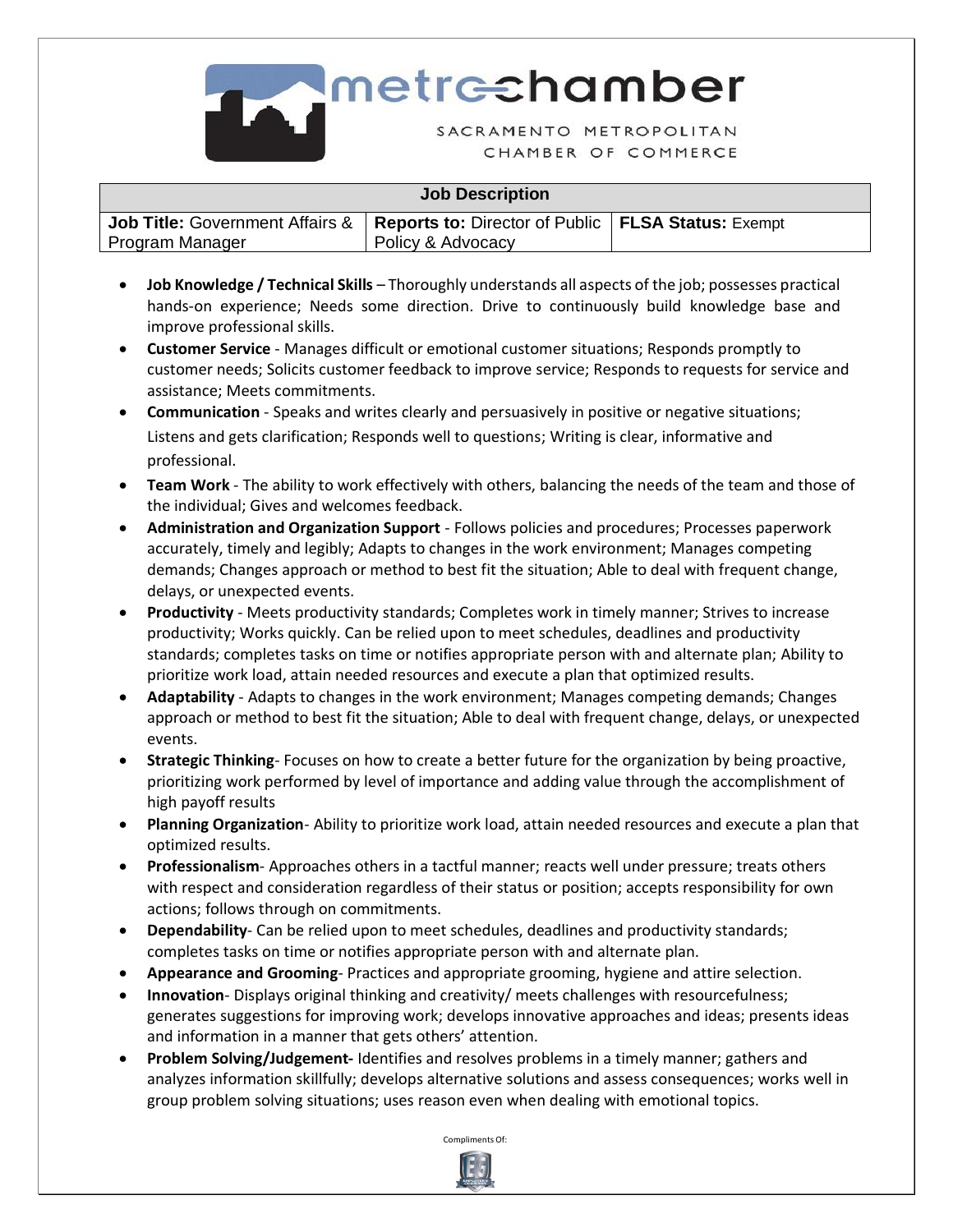

| <b>Job Description</b>                     |                                                             |  |  |  |
|--------------------------------------------|-------------------------------------------------------------|--|--|--|
| <b>Job Title: Government Affairs &amp;</b> | <b>Reports to: Director of Public   FLSA Status: Exempt</b> |  |  |  |
| Program Manager                            | Policy & Advocacy                                           |  |  |  |

• **Initiative**- Volunteers readily; undertakes self-development activities; seeks increased responsibilities; looks for and takes advantage of opportunities; asks for and offers help when needed; Sets and achieves challenging goals; Demonstrates persistence and overcomes obstacles; Measures self against standard of excellence.

**Qualifications:** To perform this job successfully, an individual must be able to perform each essential duty satisfactorily. The requirements listed below are representative of the knowledge, skill, and/or ability required. Reasonable accommodations may be made to enable individuals with disabilities to perform the essential functions.

- **Education and/or Experience**: Bachelor's degree from four-year college or university; or two to four years related experience and/or training; or equivalent combination of education and experience in state legislature and statewide associations.
- **Language Skills:** Ability to read and interpret documents such as safety rules, operating and maintenance instructions, and procedure manuals. Ability to write routine reports and correspondence. Ability to speak effectively before groups of customers or employees of organization.
- **Mathematical Skills**: Ability to calculate figures and amounts such as discounts, interest and commissions. Ability to apply concepts of basic algebra and geometry.
- **Reasoning Ability:** Must possess the ability to apply common sense understanding to carry out detailed but uninvolved written or oral instructions. Must possess the ability to deal with problems involving a few concrete variables in standardized situations.
- **Business Acumen**: Understands business implications of decisions; displays orientation to profitability; demonstrates knowledge of market and competition; aligns work with strategic goals.
- **Computer Skills**: To perform this job successfully, an individual should have knowledge of, Internet software and Microsoft Office Suite.

**Physical Demands:** The physical demands described here are representative of those that must be met by an employee to successfully perform the essential functions of this job. Reasonable accommodations may be made to enable individuals with disabilities to perform the essential functions. While performing the duties of this Job, the employee is:

**Standing and Sitting:** Specific demands for standing and sitting on this job:

- Frequently required to sit;
- Regularly required to stand

**Walking and Reaching:** Specific demands for walking and reaching on this job:

• Regularly required to walk and reach with hands and arms

**Climb, Balance, Crawl:** Specific demands for this job:



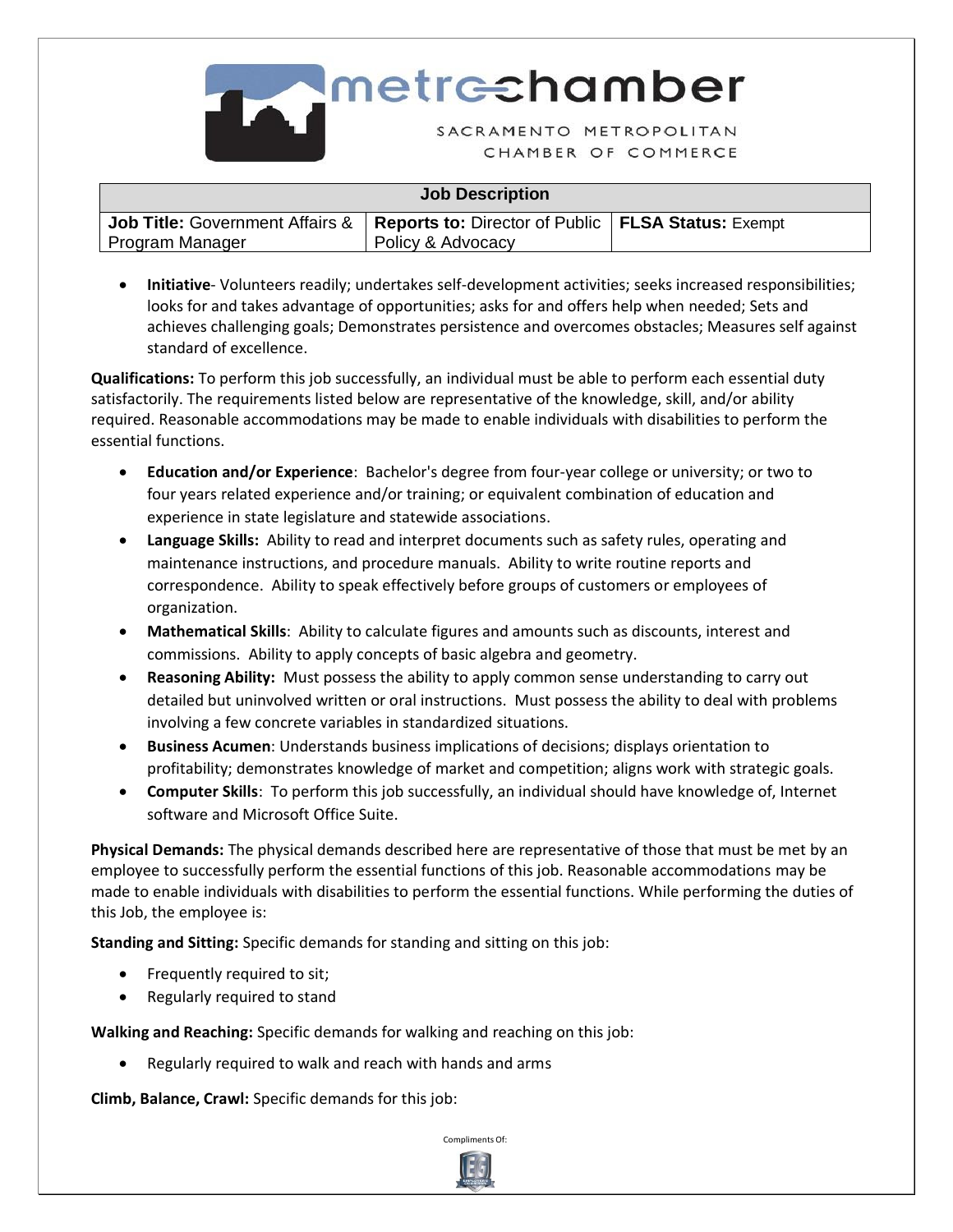

## Metrechamber

CHAMBER OF COMMERCE

| <b>Job Description</b>                                                                                           |                   |  |  |  |  |
|------------------------------------------------------------------------------------------------------------------|-------------------|--|--|--|--|
| <b>Job Title:</b> Government Affairs &   Reports to: Director of Public   FLSA Status: Exempt<br>Program Manager | Policy & Advocacy |  |  |  |  |

• The employee is occasionally required to climb or balance and stoop, kneel, crouch, or crawl.

**Dexterity and Sense of Touch:** Specific demands for sense of touch and dexterity on this job:

• Frequently required to use hand to finger movements, handle, or feel;

**Lifting:** Specific demands for lifting on this job:

- Regularly lift and/or move up to 10 pounds
- Occasionally lift and/or move up to 25 pounds

**Vision:** Specific vision abilities required by this job:

- Close vision
- Distance Vision
- Color Vision
- Peripheral Vision
- Depth perception
- Ability to adjust focus

**Verbal and Auditory Demands:** Specific talking and hearing abilities required by this job:

• Must be able to talk and hear

**Work Environment:** The work environment characteristics described here are representative of those an employee encounters while performing the essential functions of this job. Reasonable accommodations may be made to enable individuals with disabilities to perform the essential functions.

• The noise level in the work environment is usually moderate

## **Employee Acknowledgement:**

My signature certifies that I understand that the foregoing job description is a description of work to be performed, expected competencies and qualifications necessary to be successful. I am attesting that I meet or exceed these qualifications and can perform the essential duties while adhering to the standards set forth under the Physical Demands.

Employee Name

 $\overline{a}$